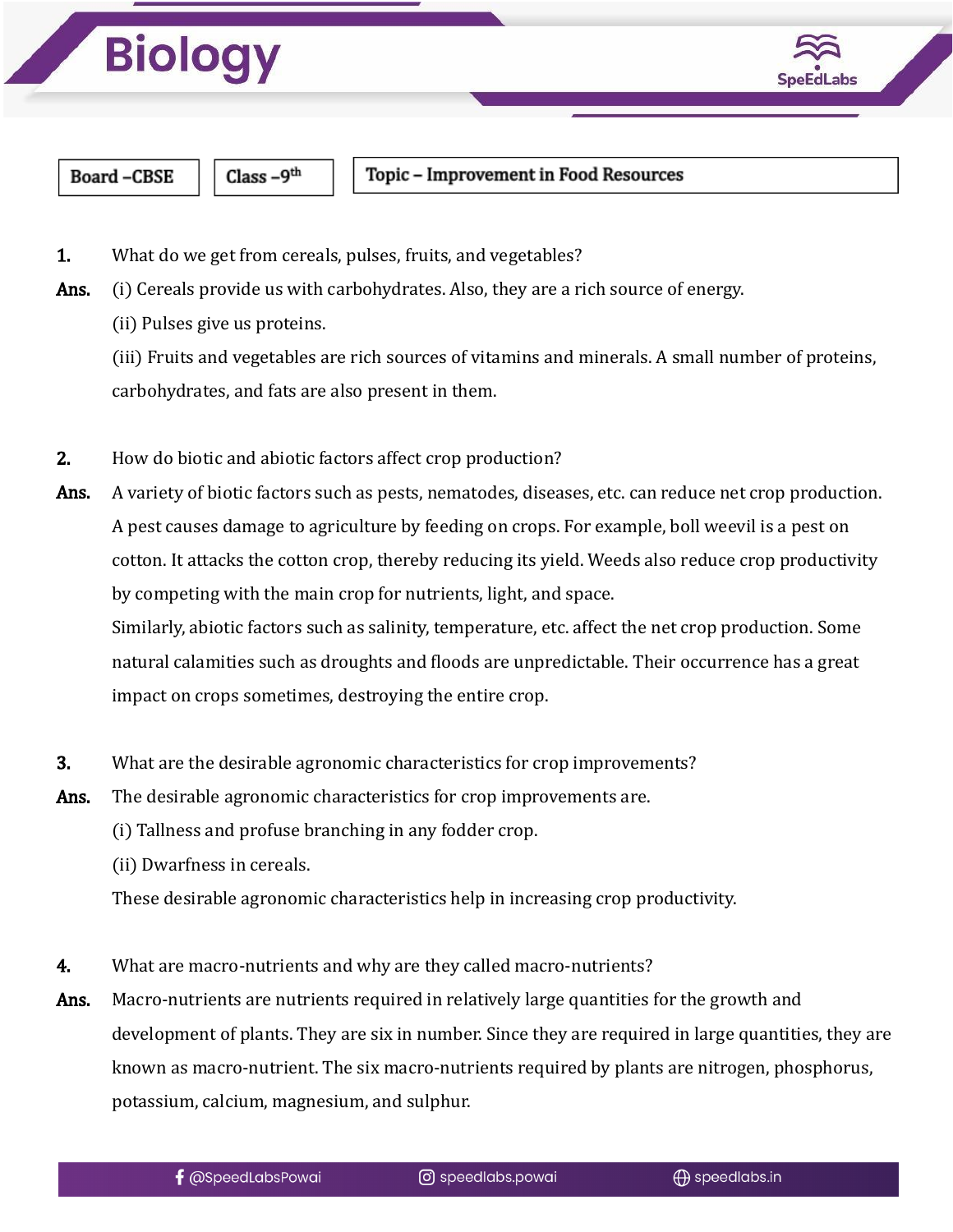## **Biology**



- 5. How do plants get nutrients?
- Ans. Plants require sixteen essential nutrients from nature for their growth and development. All these nutrients are obtained from air, water, and soil. Soil is the major source of nutrients. Thirteen of these nutrients are available from the soil. The remaining three nutrients (carbon, oxygen, and hydrogen) are obtained from air and water.
- 6. Compare the use of manure and fertilizers in maintaining soil fertility.
- Ans. Manures increase soil fertility by enriching the soil with organic matter and nutrients as it is prepared by the decomposition of animal excreta and plant wastes. On the other hand, fertilizers are mostly inorganic compounds whose excessive use is harmful to the symbiotic micro-organisms living in the soil. Their excessive use also reduces soil fertility. Hence, fertilizers are considered good for only short term use.
- 7. Which of the following conditions will give the most benefits? Why?
	- (a) Farmers use high-quality seeds, do not adopt irrigation or use fertilizers.
	- (b) Farmers use ordinary seeds, adopt irrigation and use fertilizer.
	- (c) Farmers use quality seeds, adopt irrigation, use fertilizer and use crop protection measures.
- **Ans.** (c) Farmers using good quality seeds, adopting irrigation, using fertilizers, and using crop protection measures will derive the most benefits.

(i) The use of good quality seeds increases the total crop production. If a farmer is using good quality seeds, then a majority of the seeds will germinate properly and will grow into a healthy plant.

(ii) Proper irrigation methods improve the water availability to crops.

(iii) Fertilizers ensure healthy growth and development in plants by providing essential nutrients such as nitrogen, phosphorus, potassium, etc.

(iv) Crop protection measures include various methods to control weeds, pests, and infectious agents. If all these necessary measures are taken by a farmer, then the overall production of crops will increase.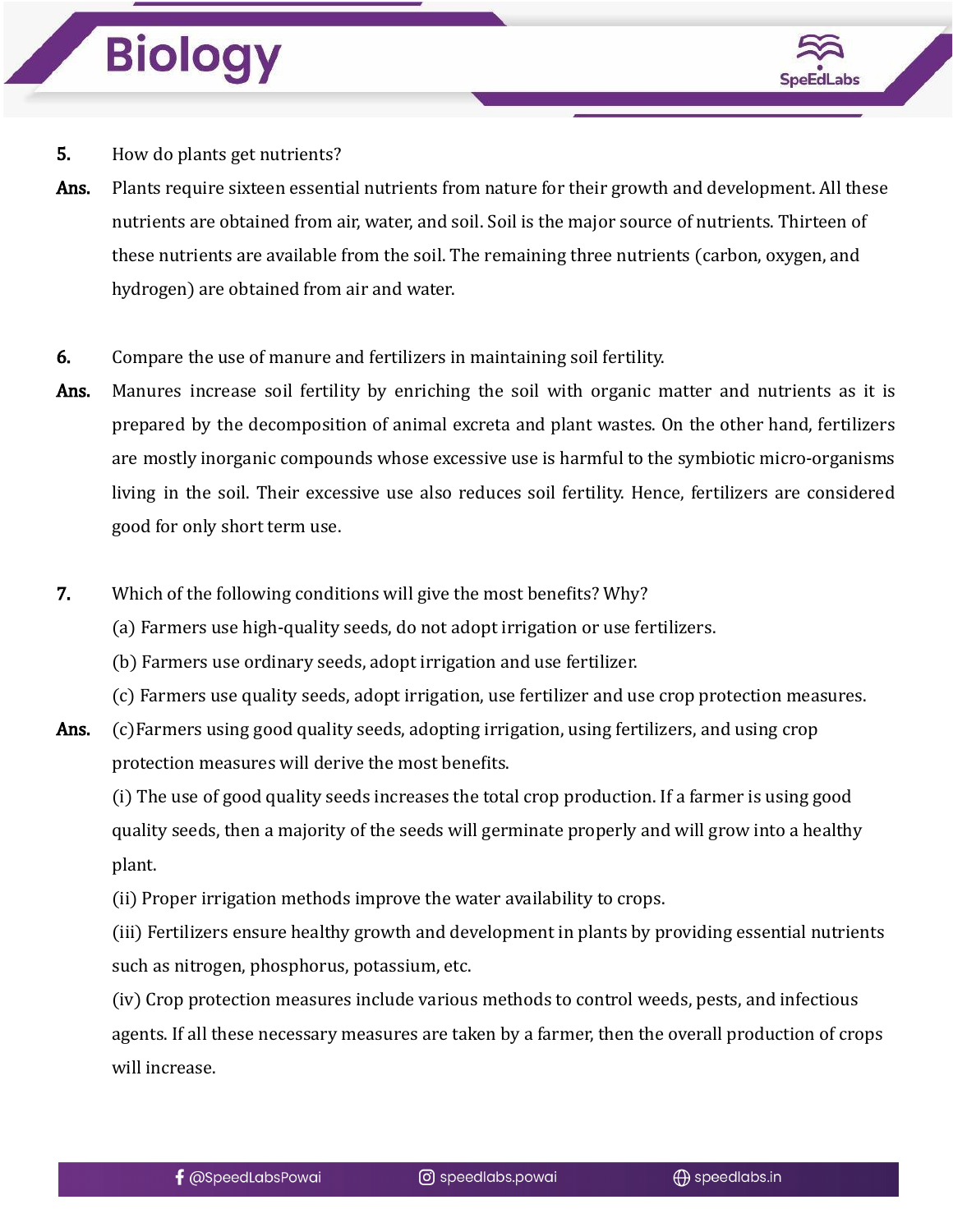## **Biology**



- 8. Why should preventive measures and biological control methods be preferred for protecting crops?
- Ans. Preventive measures and biological control methods should be preferred for protecting crops because excessive use of chemicals leads to environmental problems. These chemicals are also poisonous for plants and animals. Preventive measures include proper soil and seed preparation, timely sowing of seeds, intercropping and mixed cropping, usage of resistant varieties of crops, etc. On the other hand, biological control methods include the usage of bio-pesticides that are less toxic for the environment. An example of bio-pesticides is Bacillus thuringenesis, which is an insect pathogen that kills a wide range of insect larvae. Therefore, both preventive measures and biological control methods are considered eco-friendly methods of crop protection.
- 9. What factors may be responsible for losses of grains during storage?
- Ans. During the storage of grains, various biotic factors such as insects, rodents, mites, fungi, bacteria, etc., and various abiotic factors such as inappropriate moisture, temperature, lack of sunlight, flood, etc. are responsible for losses of grains. These factors act on stored grains and result in degradation, poor germinability, discolouration, etc.
- 10. Which method is commonly used for improving cattle breeds and why?
- Ans. Cattle farming is commonly used for improving cattle breeds. The purpose of cattle farming is to increase the production of milk and draught labour for agricultural work. Dairy animals (females) are used for obtaining milk and draught animals (males) are engaged in agricultural fields for labour work such as carting, irrigation, tilling, etc. Crossbreeding between two good varieties of cattle will produce a new improved variety. For example, the cross between foreign breeds such as Jersey Brown, Swiss (having long lactation periods) and Indian breeds such as Red Sindhi, Sahiwal (having excellent resistance power against diseases) produces a new variety having qualities of both breeds.
- 11. What management practices are common in dairy and poultry farming?
- Ans. Common management practices in dairy and poultry farming are.
	- (i) Proper shelter facilities and their regular cleaning.